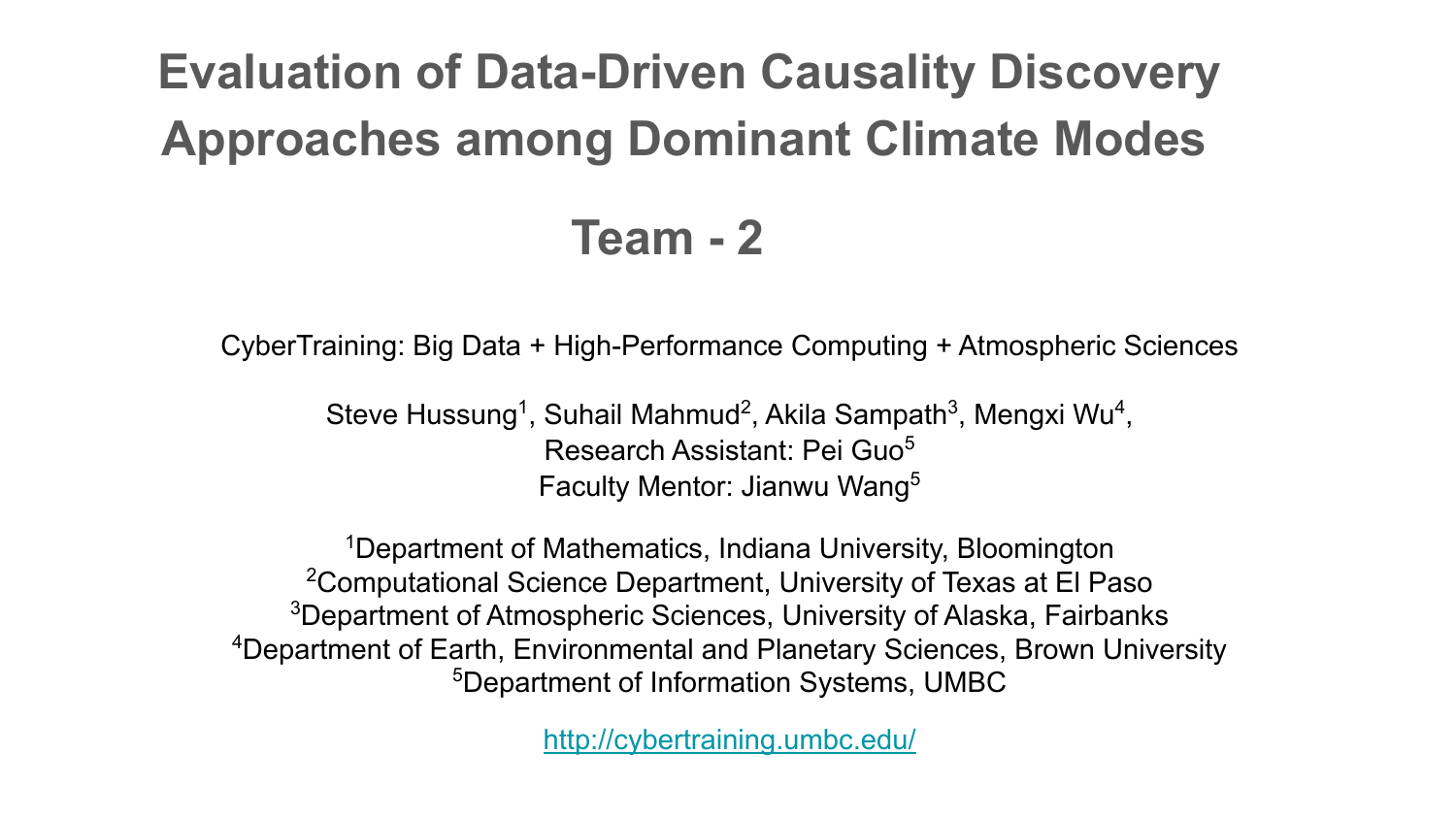# Background: Testing of causal discovery Algorithms using the climate reanalysis

- 1. The study of causality has recently emerged as a primary research tool in many areas of science
- 2. ENSO is an important large-scale climate variability responsible for many extreme weather events (Donnelly & Woodruff, 2007)
- 3. Applying the graphical causal discovery model to the climate patterns could potentially discover the causal pathways that are responsible for extreme climate events of specific regions
- 4. We introduce the basic ideas of causal connection, as well as some applications of statistical causality models to the climate system. We observed that the statistical causal discovery algorithms described in this paper are easy to implement.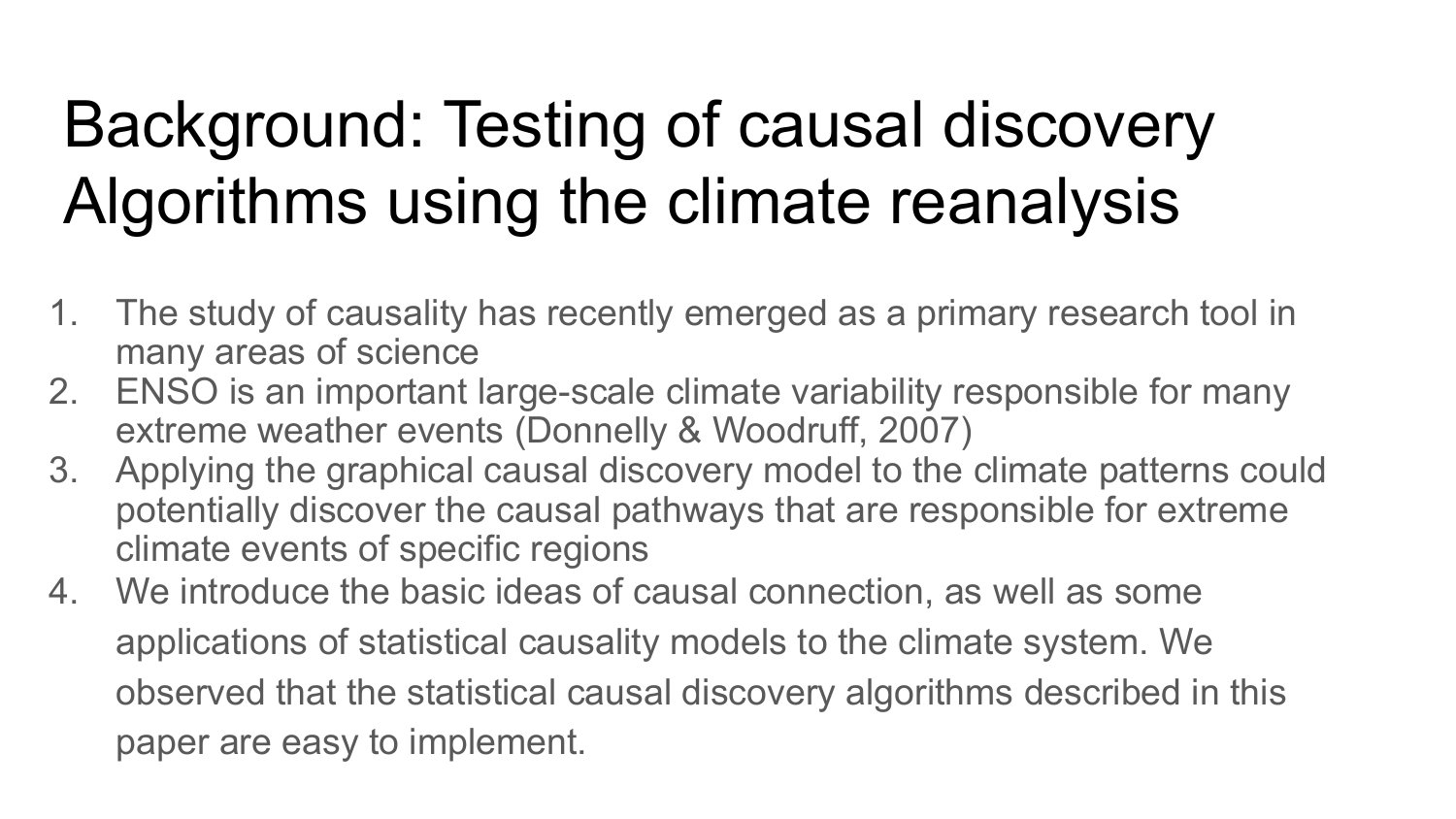# Background: Testing of causal discovery Algorithms using the reanalysis climate data

5. The purpose of this study is to explain how the climate system exhibits aspects of causal networks, with dominant modes corresponding to major teleconnection patterns. This study focused on identifying causal links between sea surface temperature (SST), 2-meter temperature (T2M), 10-meter wind speed (SI10), and mean sea level pressure (MSL).

6. We mainly intend to explain the causal connection between the ENSO mode and other prominent climate variabilities using the Granger causality (Granger, 1969), Convergent cross Mapping (CCM, Sugihara et al., 2012}, and PCMCI (Runge et al., 2018) approaches.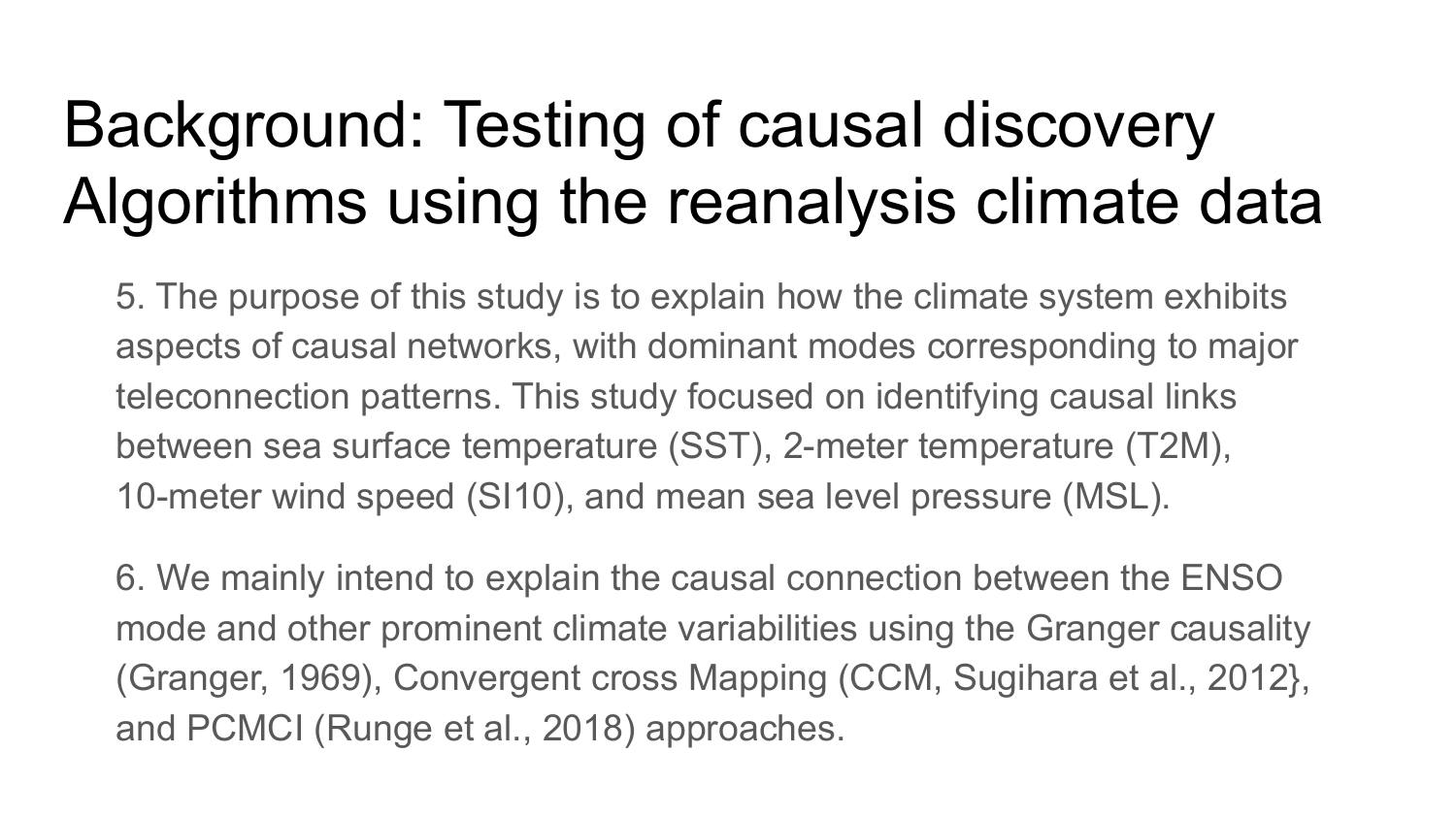

1. ERA-Interim global reanalysis data obtained from European Centre for Medium-Range Weather Forecasts (ECMWF) - 1979-present

Weather parameters:

- 2 meter air temperature (T2M)
- Sea surface temperature (SST)
- Mean sea level pressure (MSL)
- 10 meter wind speed (SI10)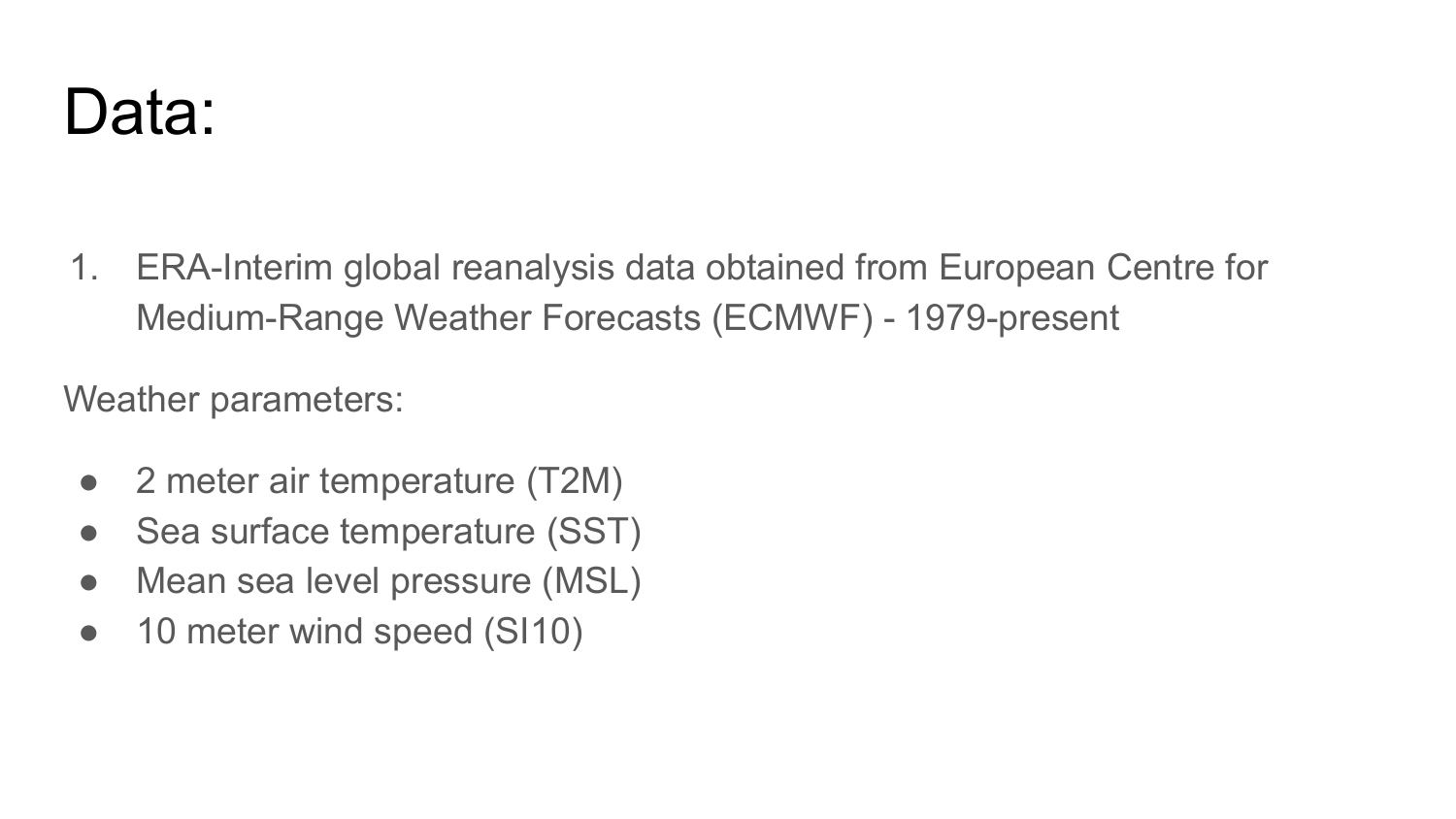### Methods: Dimension reduction of Atmospheric variables

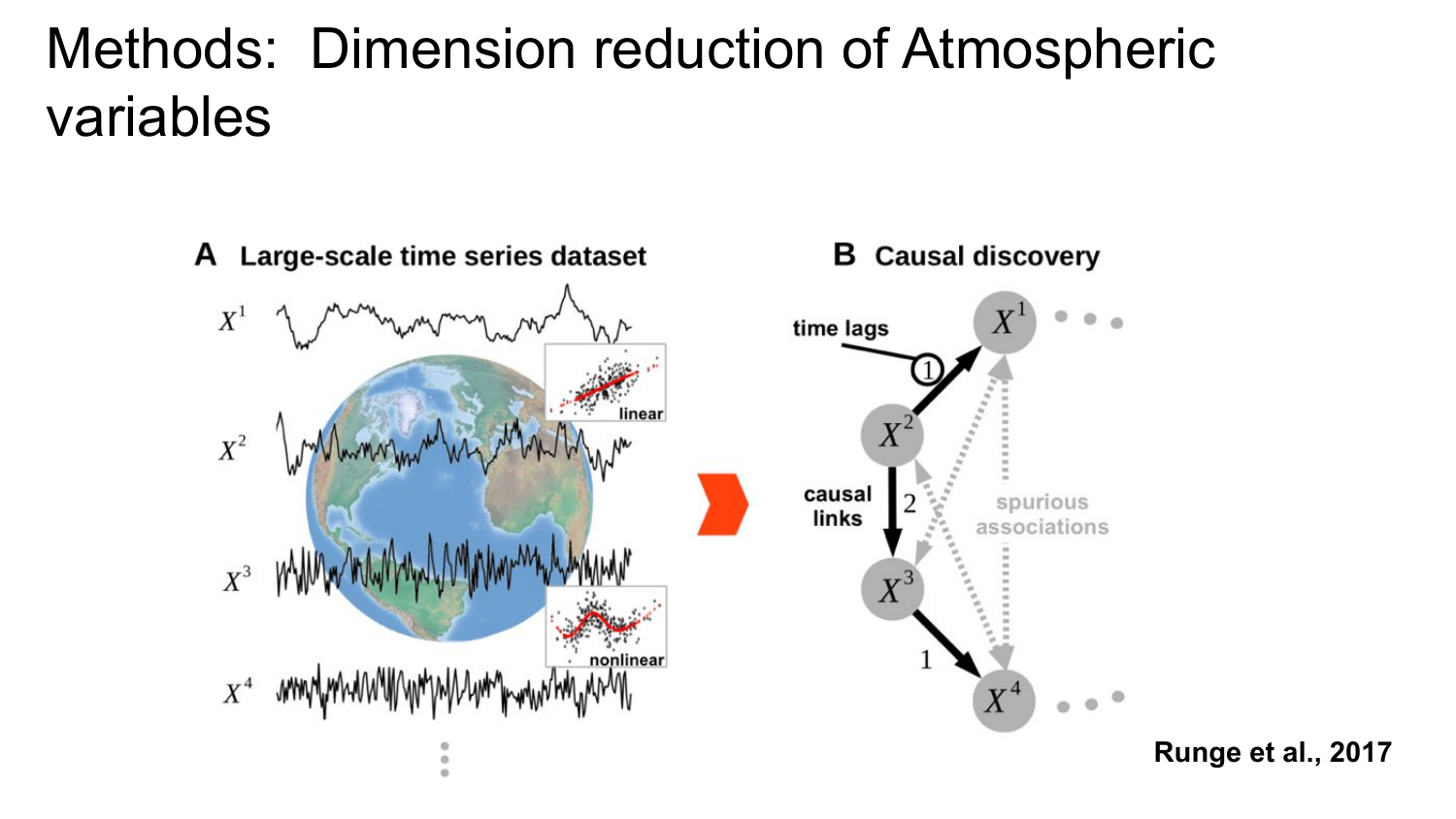### Step 1: EOF and PC analyses

- 1. Data decomposition of T2M, SST, SI10, and MSL using the rotated Empirical Orthogonal Function (EOF)
- 2. Calculated 30 EOF modes and PC modes for each variable
- 3. Then, 6 PCs were selected for each variable based on the amplitude and spread of the associated spatial variability

### Step 2: Causal discovery

- 4. These selected 6 modes were then subjected to causal discovery processes using the statistical models
- 5. Three models tested in this study are Granger causality, CCM, and PCMCI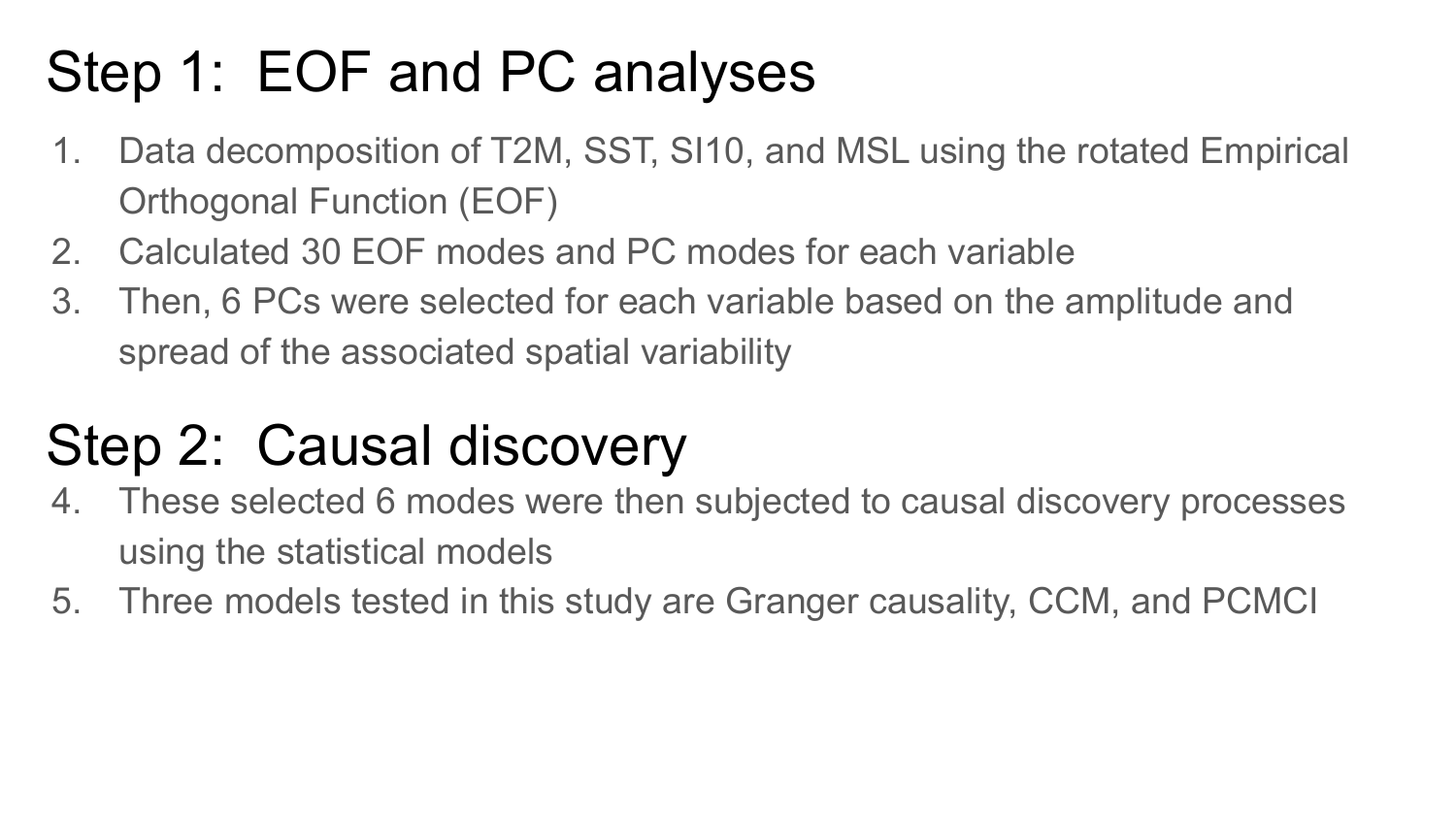### **Causal discovery Algorithms**

### Granger Causality- [Granger \(1969\)](https://www.jstor.org/stable/1912791?seq=1#metadata_info_tab_contents)

- The Granger causality test is a statistical hypothesis test for determining whether one time series is useful in forecasting another, first proposed in 1969.
- A variable X that evolves over time Granger-causes another evolving variable Y if predictions of the value of Y based on its own past values and on the past values of X are better than predictions of Y based only on its own past values.
- $\bullet$  If (1) predicts better y by involving x than (2), x granger causes y

$$
y_t \approx A \cdot y_{t-1} + B \cdot x_{t-1} \tag{1}
$$

$$
y_t \approx A \cdot y_{t-1} \tag{2}
$$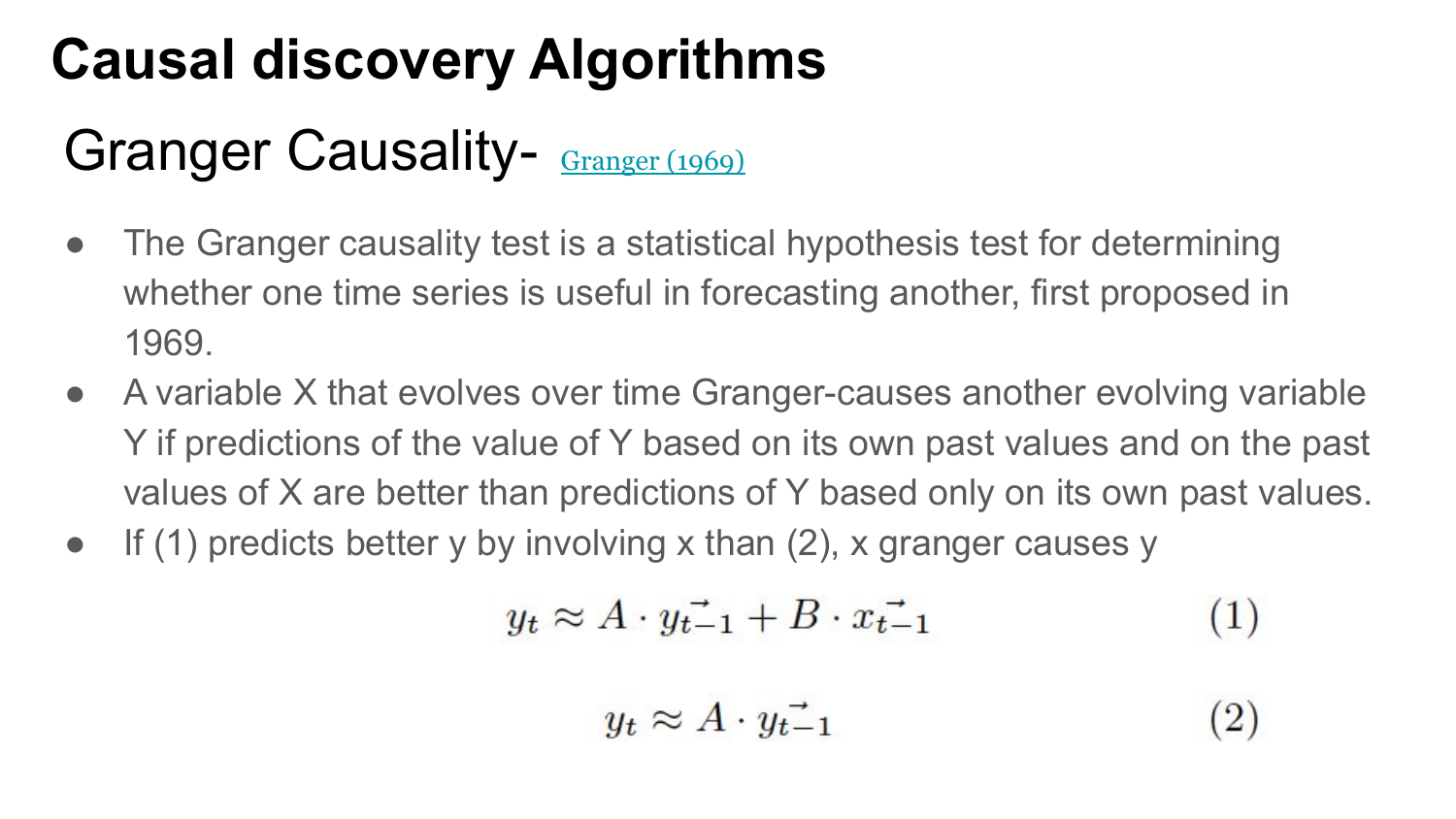### Granger Causality Implementation

- Granger causality implementation utilized the Vector Autoregressions tsa. vector ar package from statsmodels 0.9.0 in Python
- Parameters:
	- 30 EOF modes
	- Maximum lag: 3 months
	- P-value threshold: 0.05
- Selected 20 edges with lowest p-values for visual inspection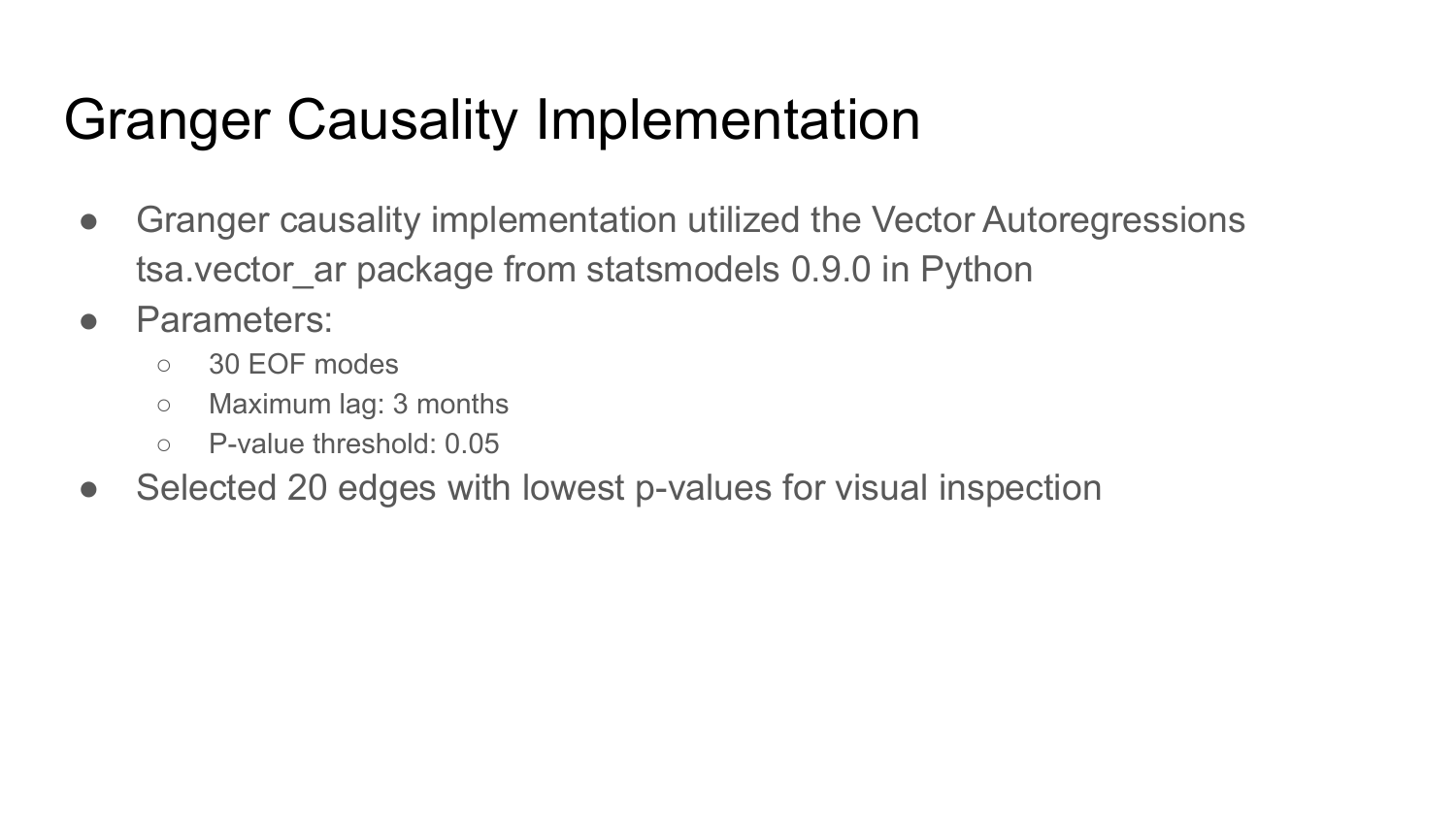Convergent Cross mapping (CCM) - [Sugihara et al. \(2012\)](https://www.sciencedirect.com/science/article/pii/S0098135417301448#bib0070)

- 1. Nonlinear state space reconstruction method to distinguish causality from correlation
- 2. It separates the weak signals of dynamical system
- 3. This approach is based on the assumption that the causation is unilateral
- 4.  $X \Rightarrow Y$  (estimation of X is possible using Y)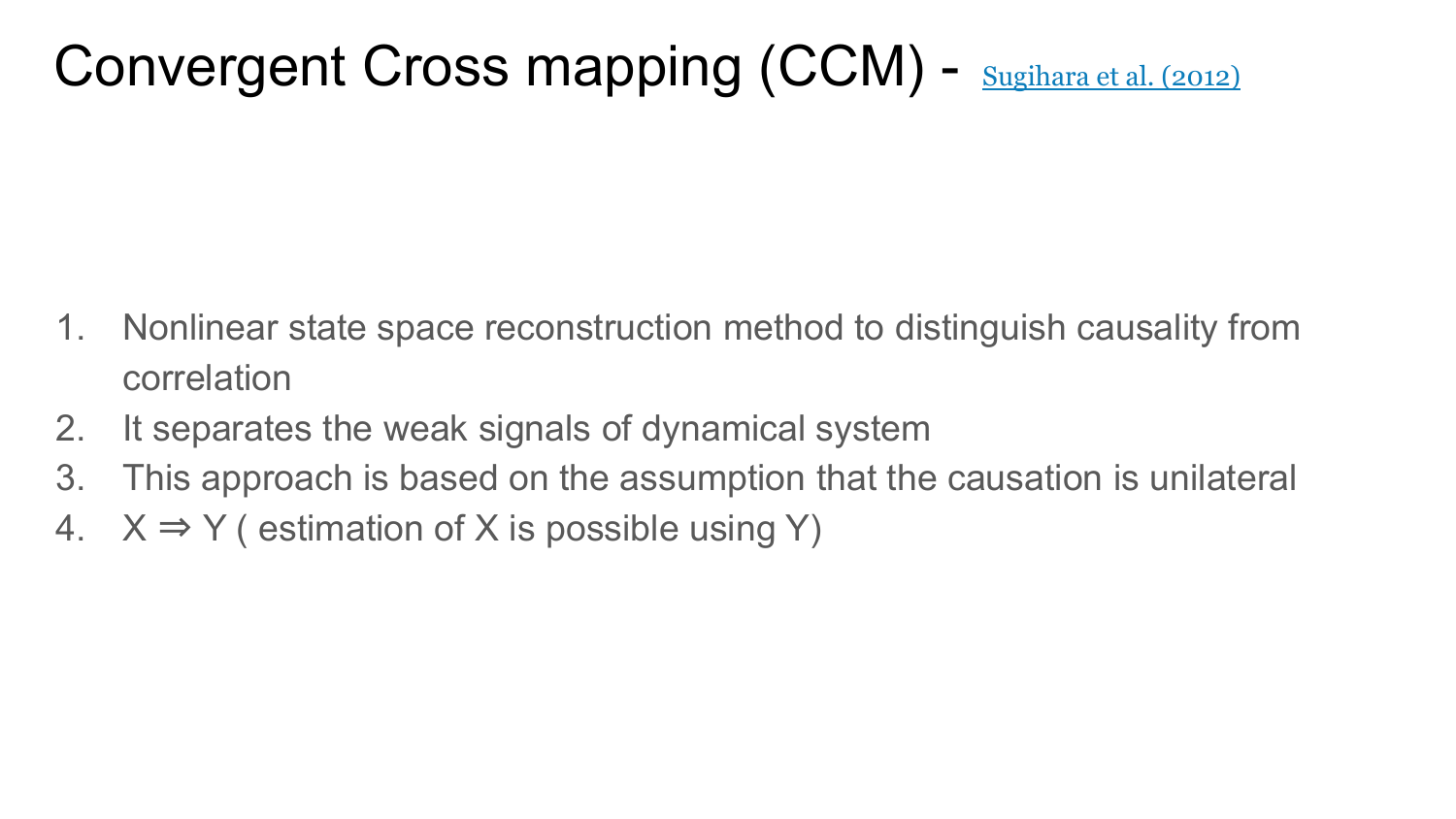#### Mathematical mechanism of CCM

$$
\frac{dX}{dt} = f(\mathbf{X}, \mathbf{U}) \tag{1}
$$

Here,  $X$  and  $U$  are vectors of the variables and parameters:  $\mathbf{X} = [x_1, x_2, ..., x_n]^T$  and  $\mathbf{U} = [u_1, u_2, ..., u_l]^T$ . For example, taking the two variables  $x$  and  $y$  of  $X$ , each element of the corresponding shadow manifolds of x and y are constructed according to

$$
\mathbf{M}_{x,t} = [x_t, x_{t-\tau_x}, x_{t-2\tau_x}, \dots, x_{t-(E-1)\tau_x}] \tag{2}
$$

$$
\mathbf{M}_{y,t} = [y_t, y_{t-\tau_y}, y_{t-2\tau_y}, \dots, y_{t-(E-1)\tau_y}] \tag{3}
$$

<https://www.sciencedirect.com/science/article/pii/S0098135417301448#bib0070>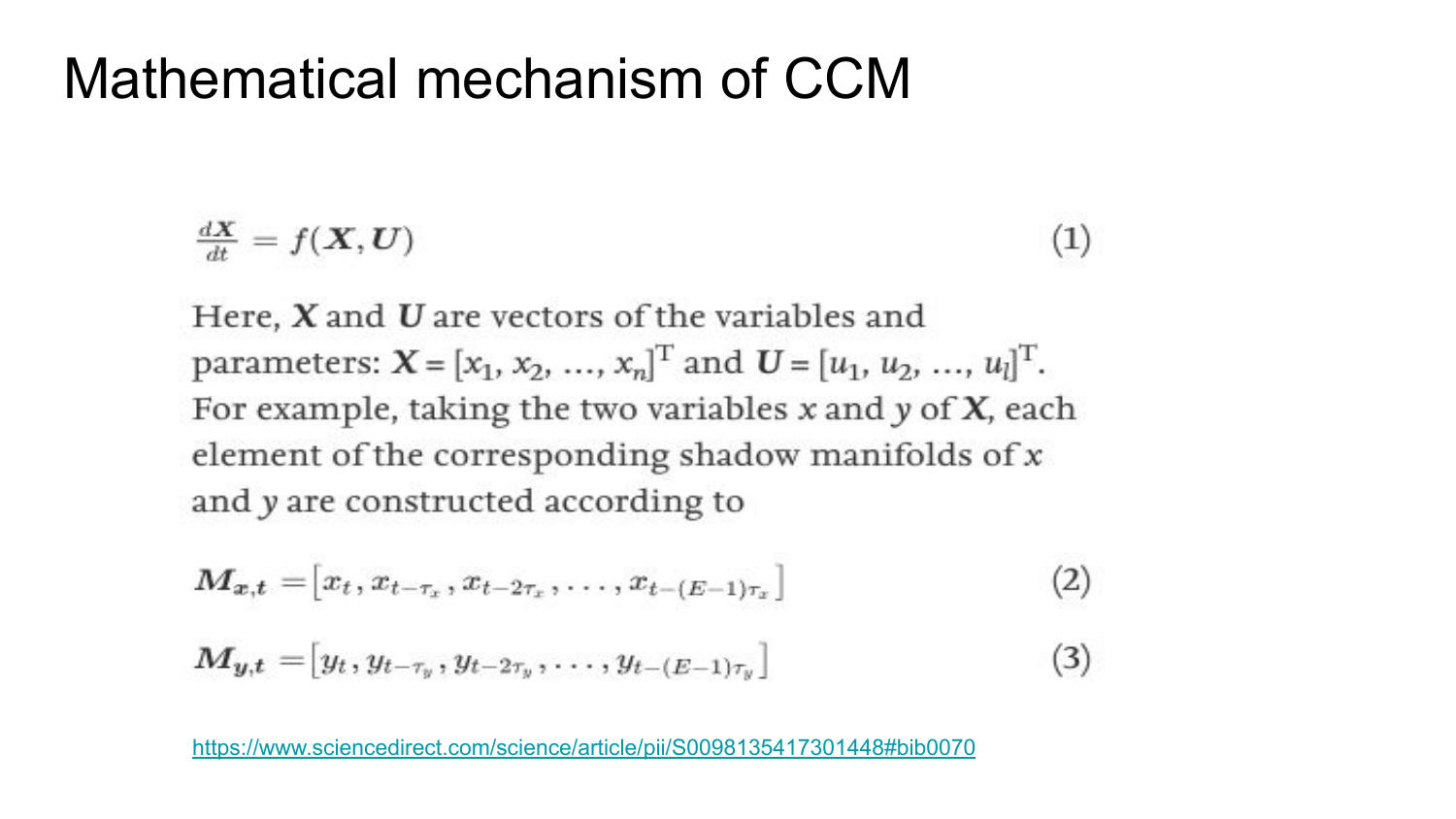### Conditional Independence

This is found through the notion of Conditional Independence.

This takes three variables, Ex: **Height** is conditionally dependent on **Vocabulary** (or vice versa) given **Age**.

This means that fixing Age, we see that height and vocabulary have no relationship. I.e., a tall 12 year old will not be any more likely to have a larger vocabulary than a short 12 year old.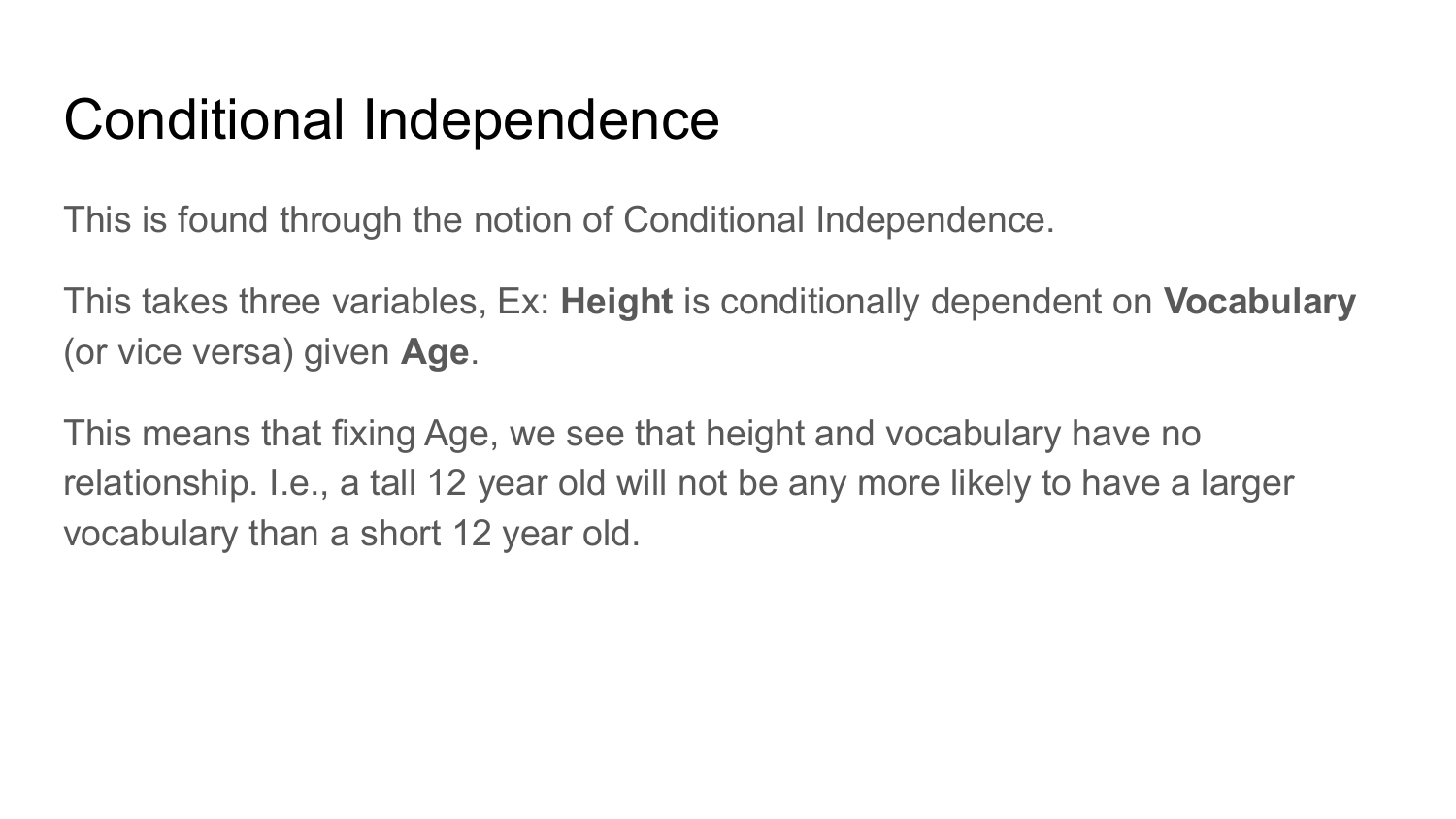### PCMCI Method - [Runge et al. \(2018\)](https://arxiv.org/abs/1702.07007v2)

The PCMCI method works to discover causal links by a two step method. We begin with a list of variables (X, Y, Z), and a maximum time lag (2).

The PC method trims irrelevant parents for each variable

The MCI method does a more stringent causality test for each possible parent.

Each possible parent is a value pair: Not just a variable, but **a variable and a time delay**.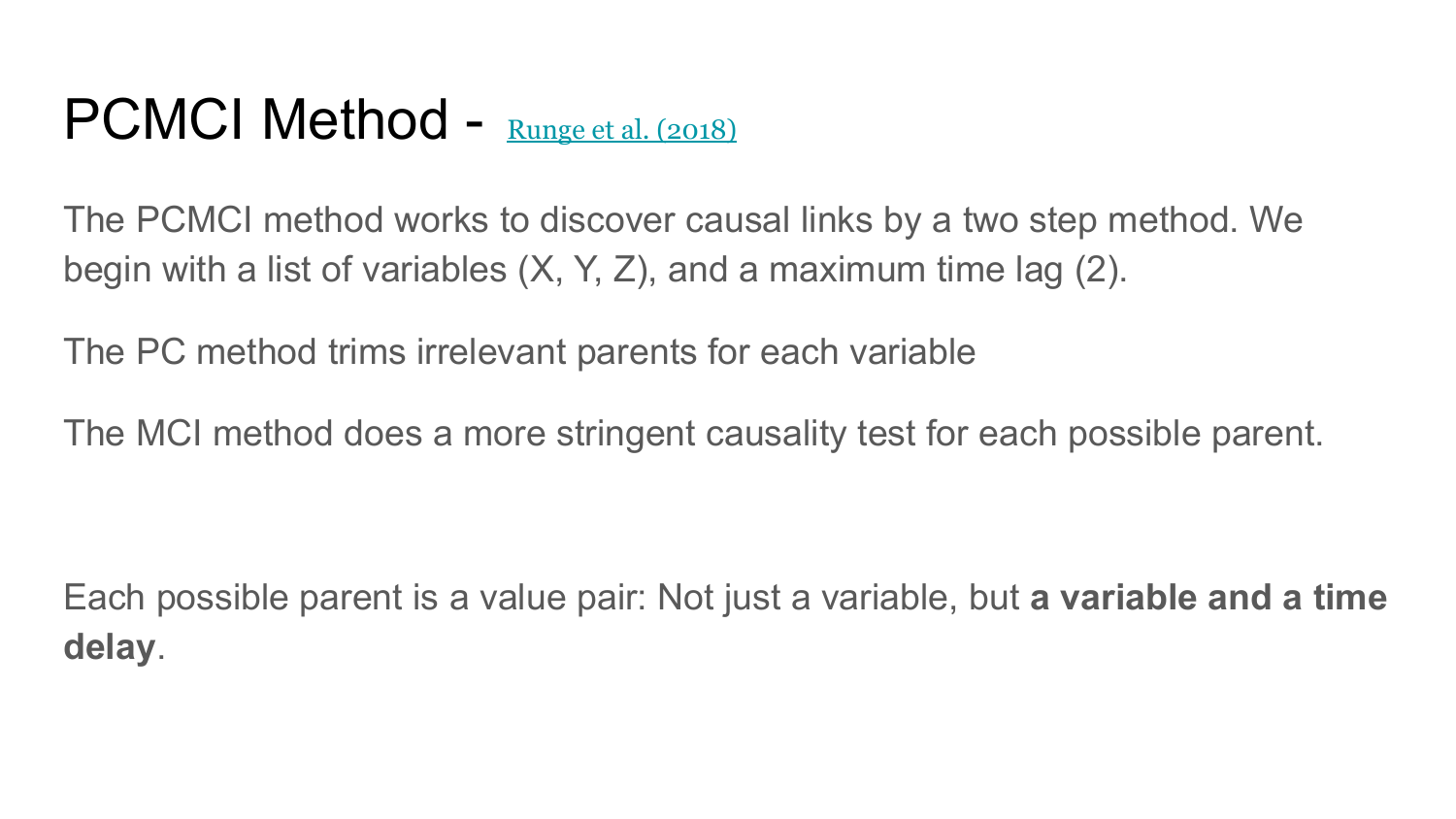### Example PC run

We follow possible parents of the variable X, but this process will be repeated for Y and Z. (And there is a parallel opportunity here.)

We call the possible parents  $P(X) = \{(X,1), (X,2), (Y,1), (Y,2), (Z,1), (Z,2)\}$ , and the chosen parents  $P'(X) = \{\}$ , empty at first.

**1st Iteration**. We compute simple correlation for each variable and delay in P(X) with X. Any uncorrelated pairs are removed from P(X), the **strongest** pair is moved to  $P'(X)$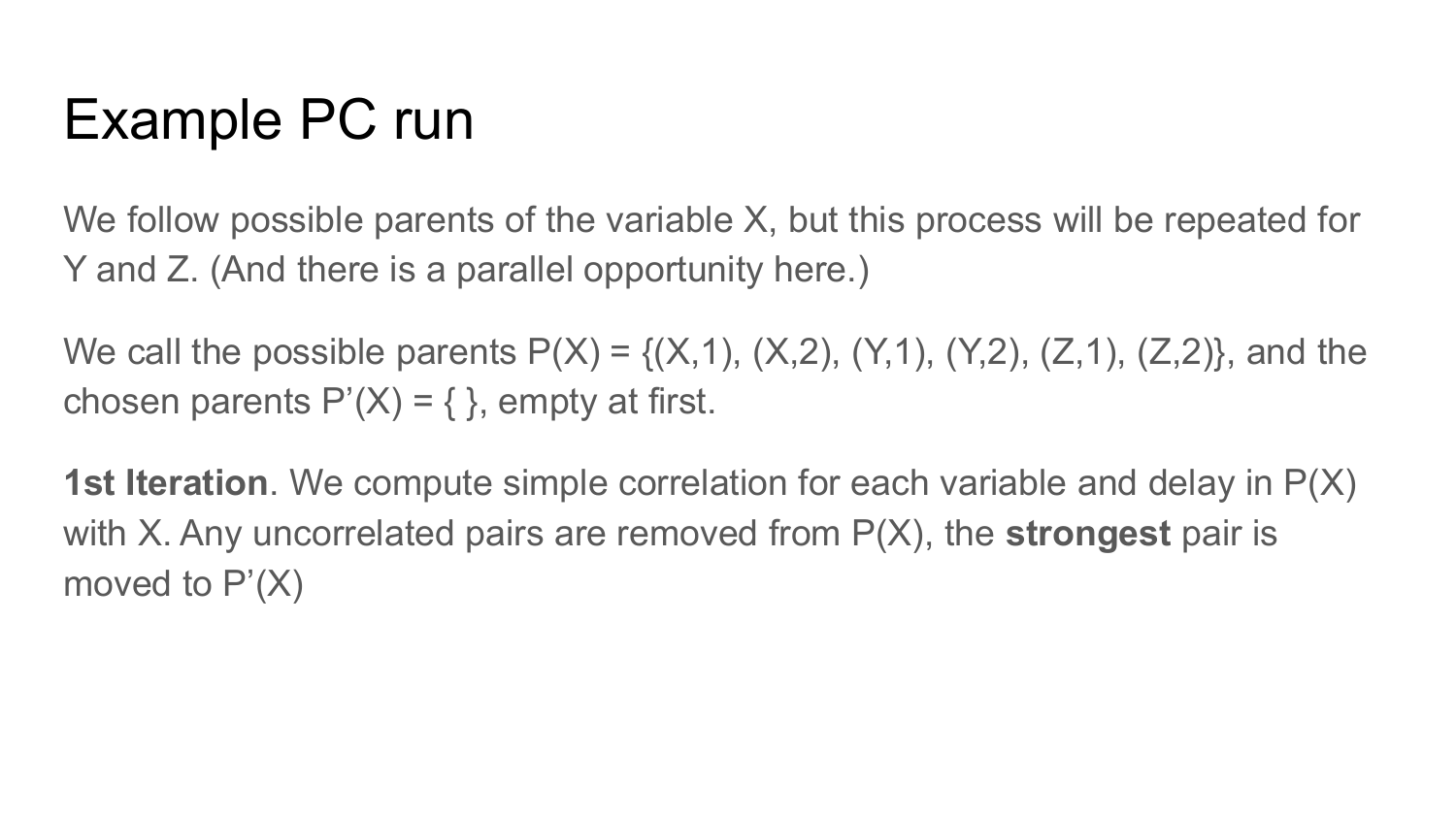### Example PC run

Say now that  $P(X) = \{(X, 2), (Y, 1), (Y, 2), (Z, 1)\}$ , and  $P'(X) = \{(Z, 2)\}$ .

**Continued iteration.** Now we do numerical tests for **conditional independence** between  $(X,0)$  and each pair in  $P(X)$  given all pairs in  $P'(X)$ , removing any independent pairs. The most dependent is added to P'(X).

This way, if  $(Z,2)$  was driving other variables, they will be removed.

Now suppose  $P(X) = \{(Y,1), (Y,2)\}, P'(X) = \{(X,2), (Z,2)\}.$ 

**We continue until P(X) is empty.**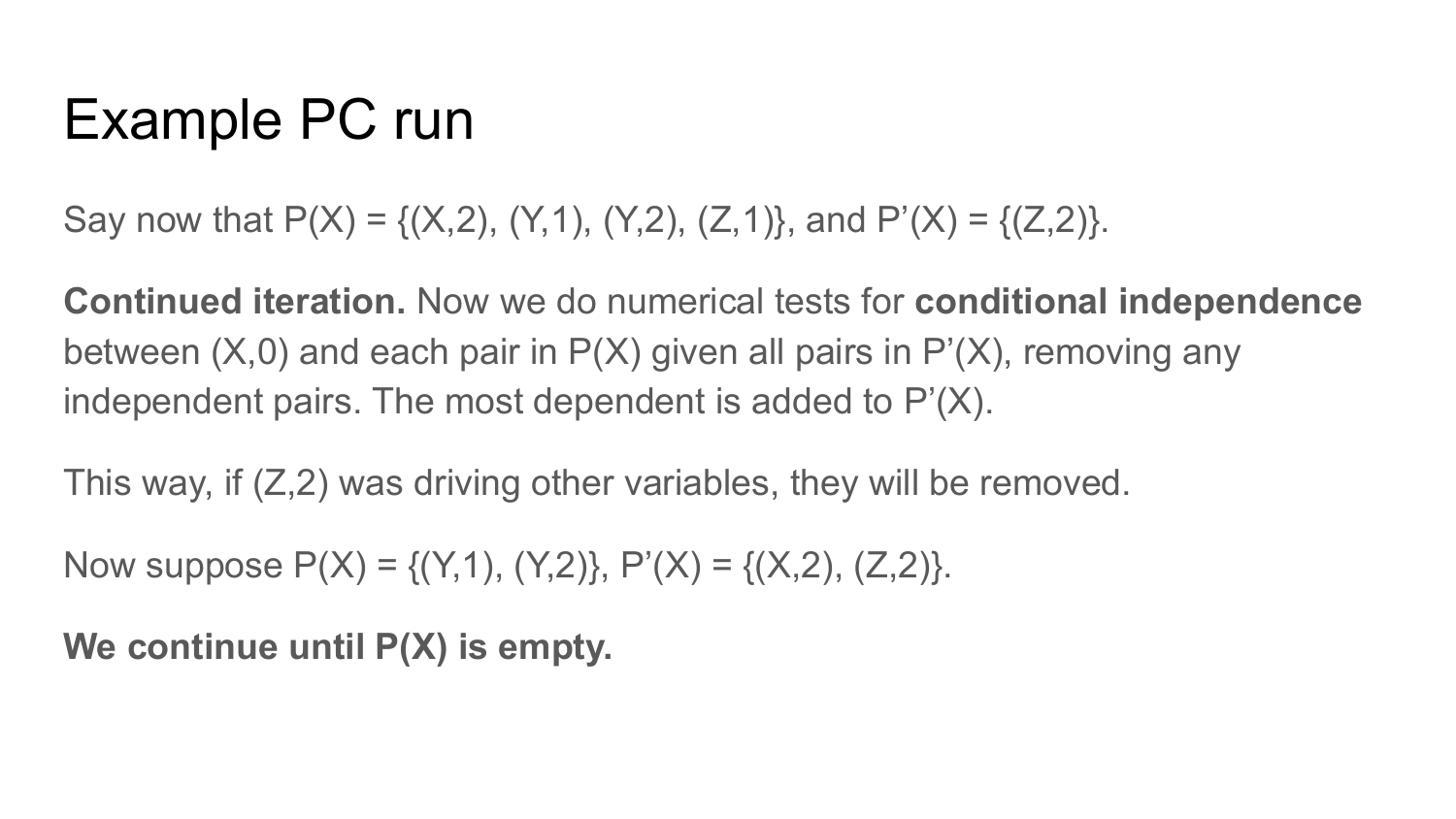### MCI Method

Now each variable X has a set P'(X) of possible parents. For each variable and each pair in P'(X), we numerically test for conditional independence. We say the pair (A, i) has a causal link to X if

#### **X is conditionally dependent on (A,i) given P'(X) \ (A,i) and P'(A,i)**

This way we remove any pairs conditionally dependent given the other possible parents of X, or the possible "grandparents" of X through the pair (A,i).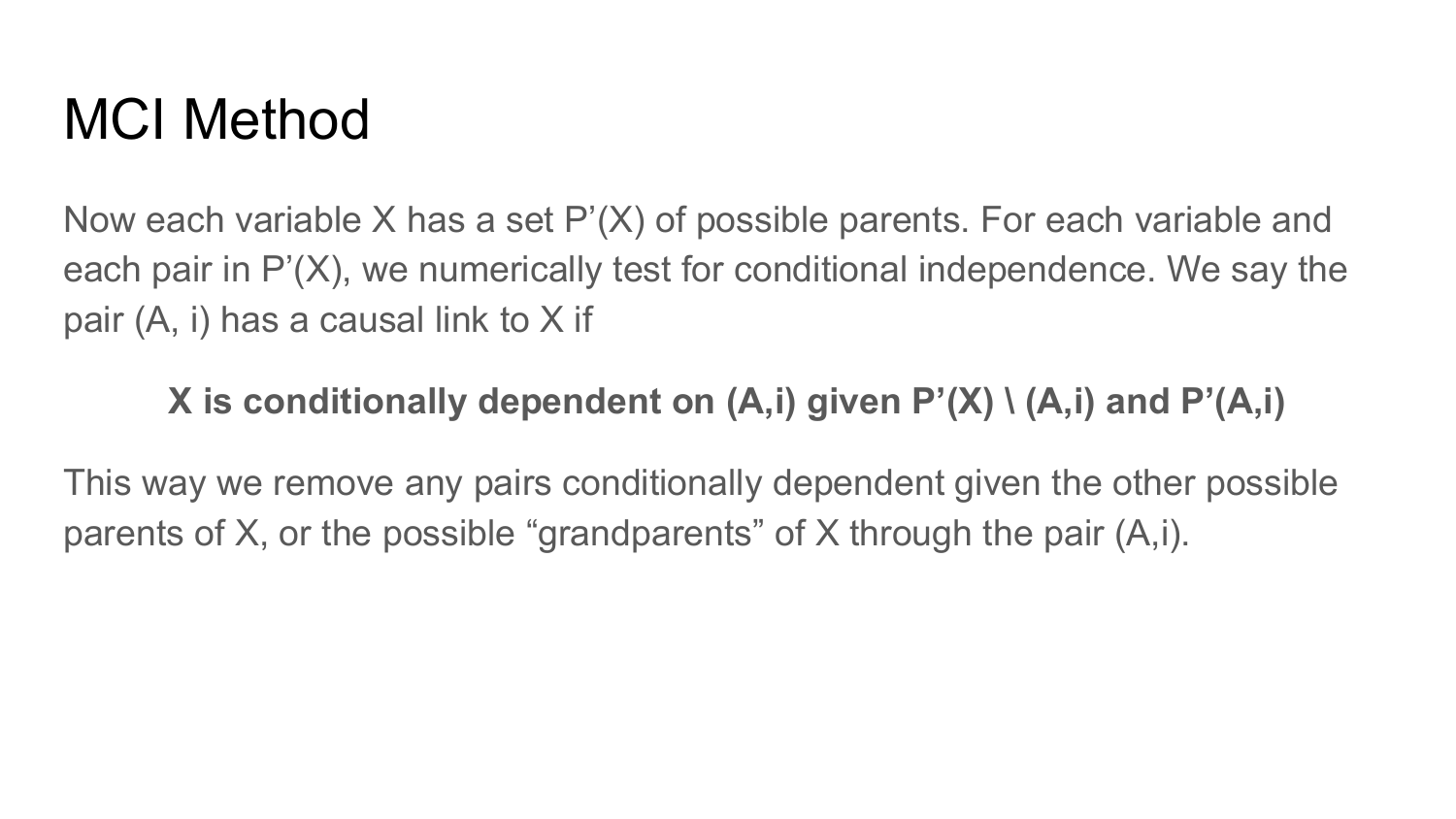#### Results and Discussion



PCMCI CCM CCM CCM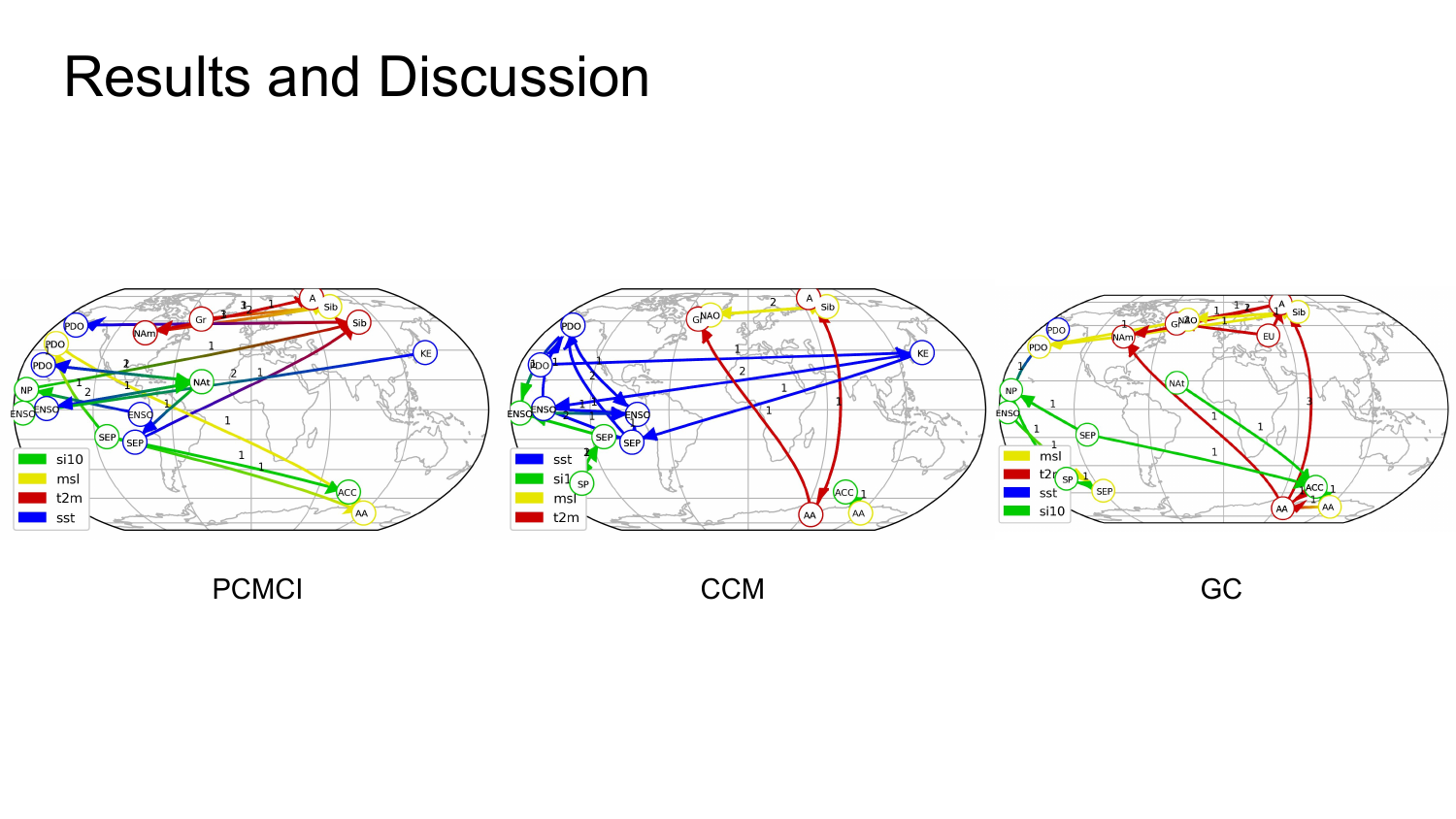### Results and Discussion

- 1. Both CCM and GC detect the the causal links the Bjerknes feedback of ENSO and geostrophic balance around the Antarctica and in the Southern Pacific.
- 2. Some of the remote cross-variable causal links are also detected, especially by PCMCI.
- 3. GC identifies some causal links in Antarctica, which may involve confounding and indirect factors.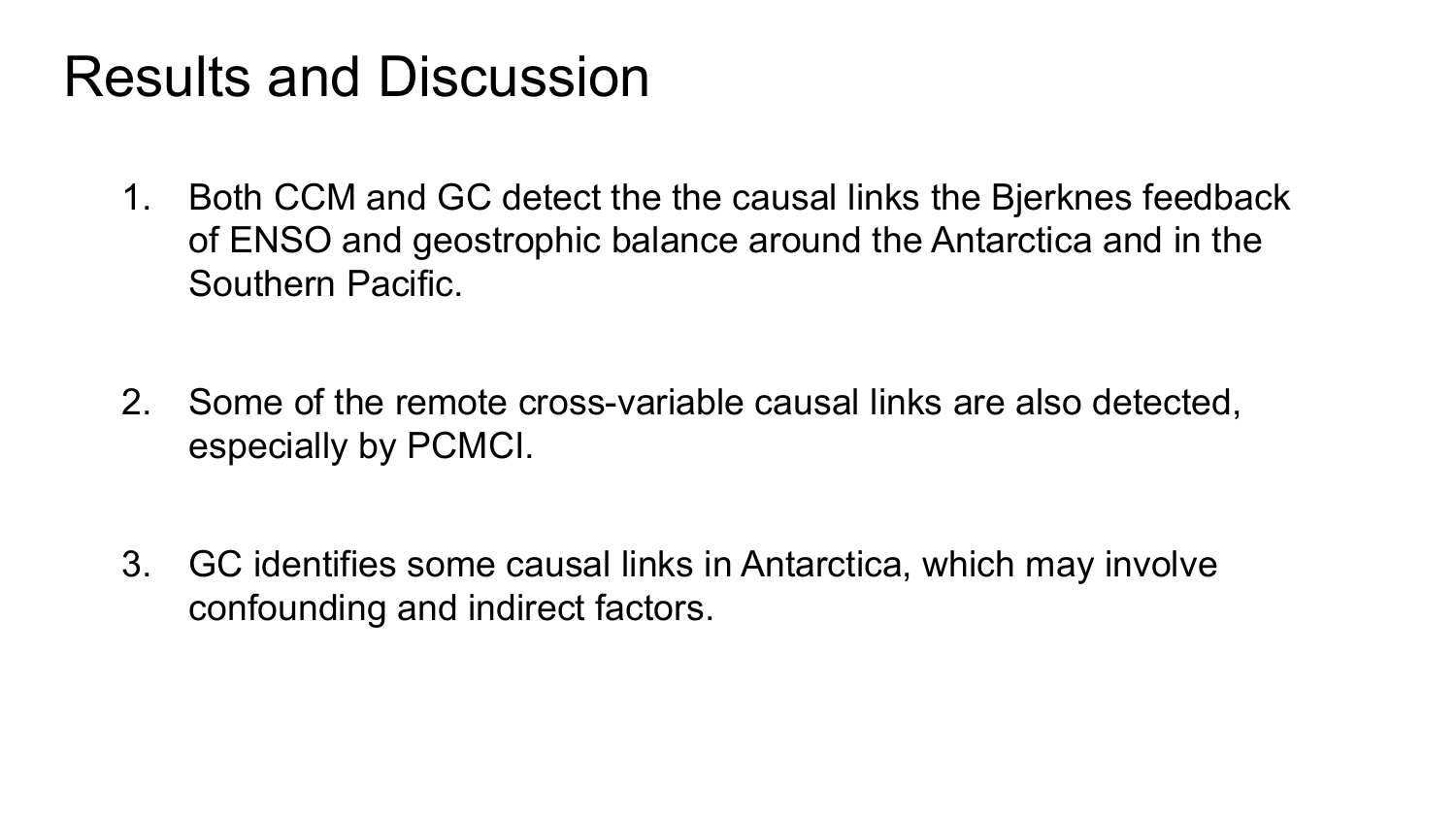## Similarity transformation

Table 7.1: Matrix distance between the statistical models

| Matrix Distance   | Granger Causality | CCM    | <b>PCMCI</b> |
|-------------------|-------------------|--------|--------------|
| Granger Causality |                   | 0.6926 | 0.8683       |
| CCM               | 0.6926            |        | 0.9173       |
| PCMCL             | 0.8683            | 0.9173 |              |

- Calculated Jaccard distance between the statisticals model
- Lower value corresponds to larger similarity measures between the methods.
- The Granger causality and CCM pair has a lowest value which corresponds to a relatively large similarity between their findings.
- The identified causal connections had few similarity between CCM and PCMCI due to their high Jaccard distance.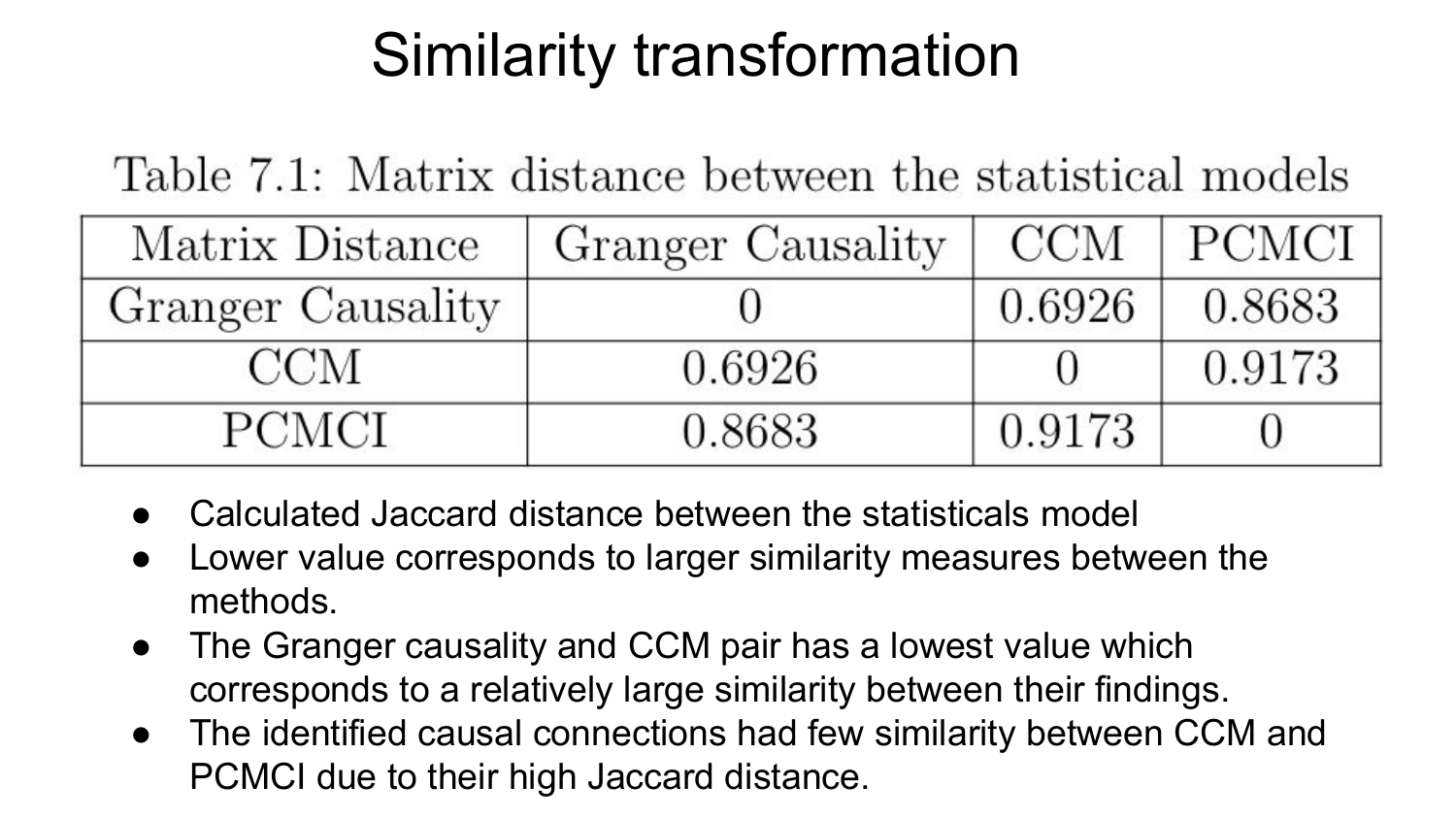### **Conclusion**

- 1. We tested the functionality of the causal discovery methods based on their causality and direction using the atmospheric variables (e.g., 2m temperature, sea surface temperature, 10m wind speed, and mean sea level pressure).
- 2. This study was identified the cross variable causal connections that can be related to previous findings of Bjerknes feedback of ENSO, the geostrophic winds around Antarctica and the southern Pacific
- 3. The Granger causality and CCM methods were most likely to produce similar causal connections for most of the variables.
- 4. The Jaccard coefficients were calculated to test the similarity between the statistical models.
- 5. More significant Jaccard coefficient was found between PCMCI and CCM methods.